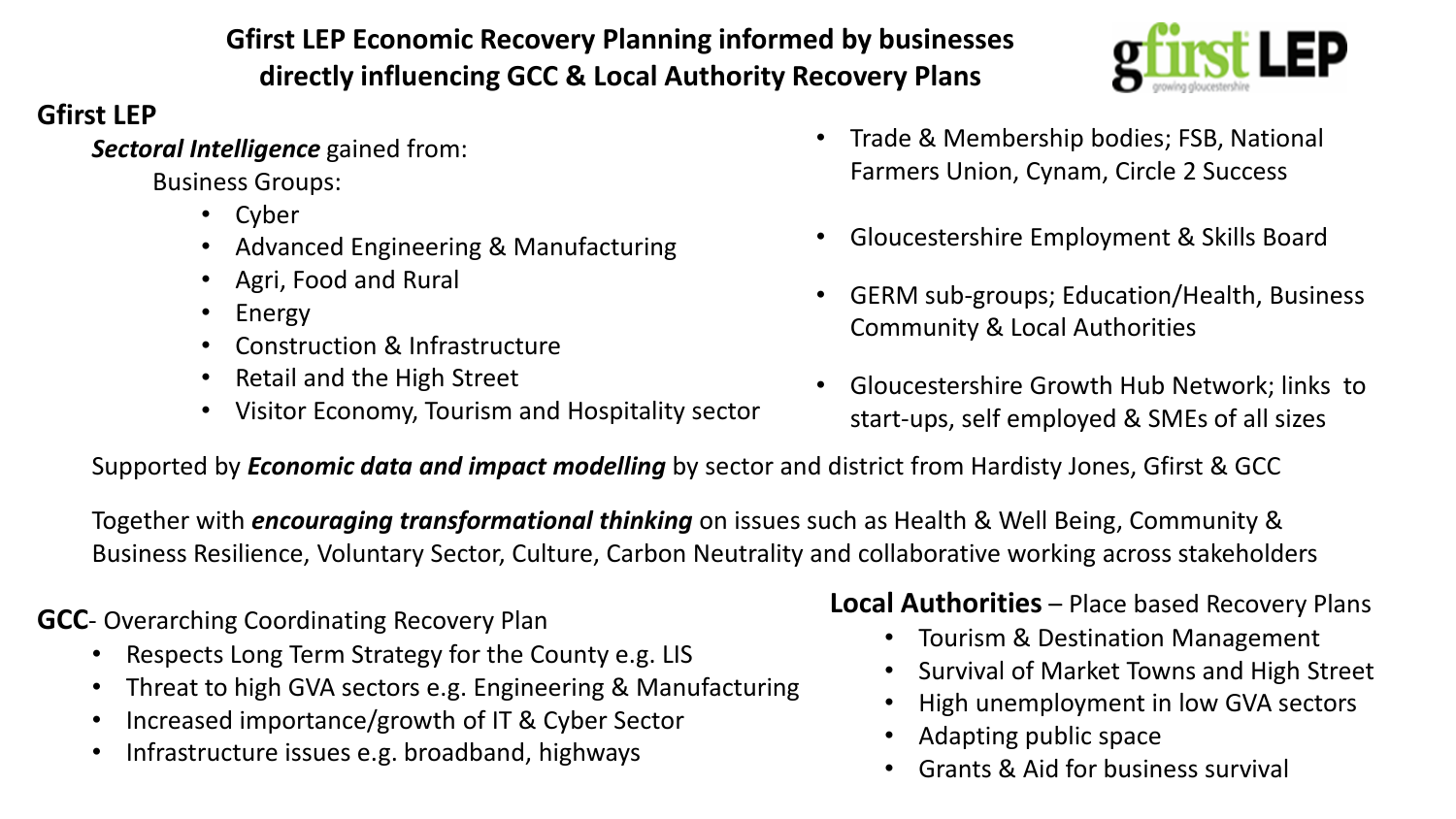# **World view on what are we trying to recover from?**

# **Potential scenarios dependent on effectiveness of public health and economic policy response**

# A1 Scenario 13% reduction in GDP A3 Scenario 9% reduction in GDP

#### COVID-19 US impact could exceed anything since the end of WWII



US real GDP, %, total drawdown from previous peak

Scenarios for the economic impact of the COVID-19 crisis

GDP impact of COVID-19 spread, public-health response, and economic policies



March 2020 Copyright © 2020 McKinsey & Company. All rights reserved.

 $\Omega$ 

Source: Historical Statistics of the United States Vol 3, Bureau of Economic Analysis, McKinsey analysis, in partnership with **Oxford Economics**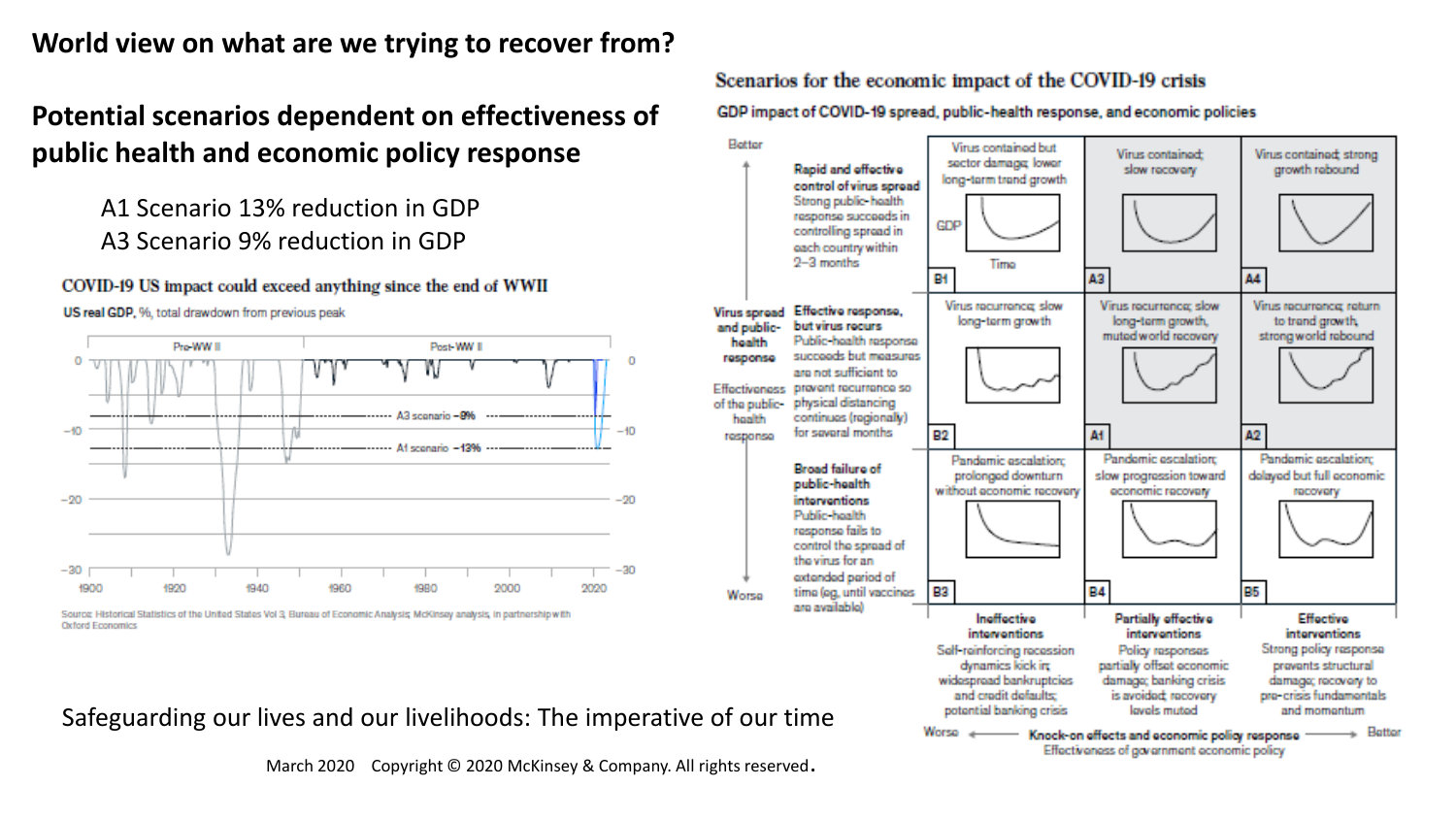# **Post Coronavirus phases of Economic Impact**

### **Full lockdown = three months**

Possible phases of regional lockdown and release Government intervention to support employment and business activity

### **Restart = two quarters**

Gradual release from lockdown, social distancing, parts of the economy remain 'shut' or operating sub-optimally. Gradual phasing-out of Government cash support for businesses

### **Revitalise = four quarters**

### **Growth = new normal**

fully functioning economy with changed sector sizes; decline (e.g. High Street retail) and prosper (e.g. ICT and online content provision)

Estimating the Economic Impact of Coronavirus on the Gloucestershire Economy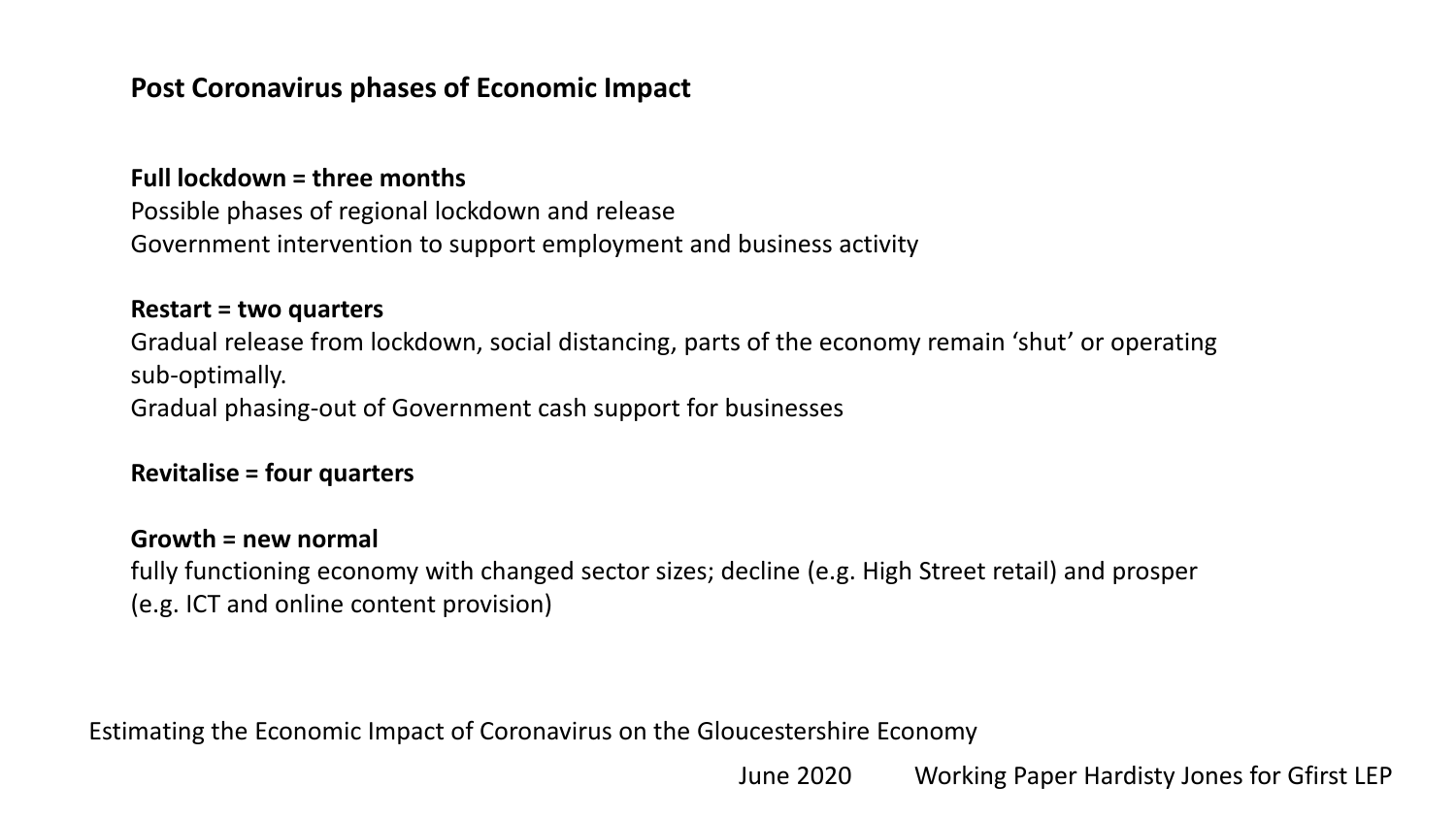# What GVA impact is Gloucestershire trying to recover from?



#### 64500,000,000 64000,000,000 63500.000000 63000.000000 62500,000,000 62000000000 61500.000000 61.000.000.000 4,500,000,000 ÷. 98  $Q1$ 69 04 05 08 Q9 CO qso 011 0.12 -92 **CO** Resitative Grovity Pre-Covici Lockdown Restart

#### Figure 1.1: Impact on Total Gloucestershire GVA Over Time

Estimating the Economic Impact of Coronavirus on the Gloucestershire Economy

June 2020 Working Paper Hardisty Jones for Gfirst LEP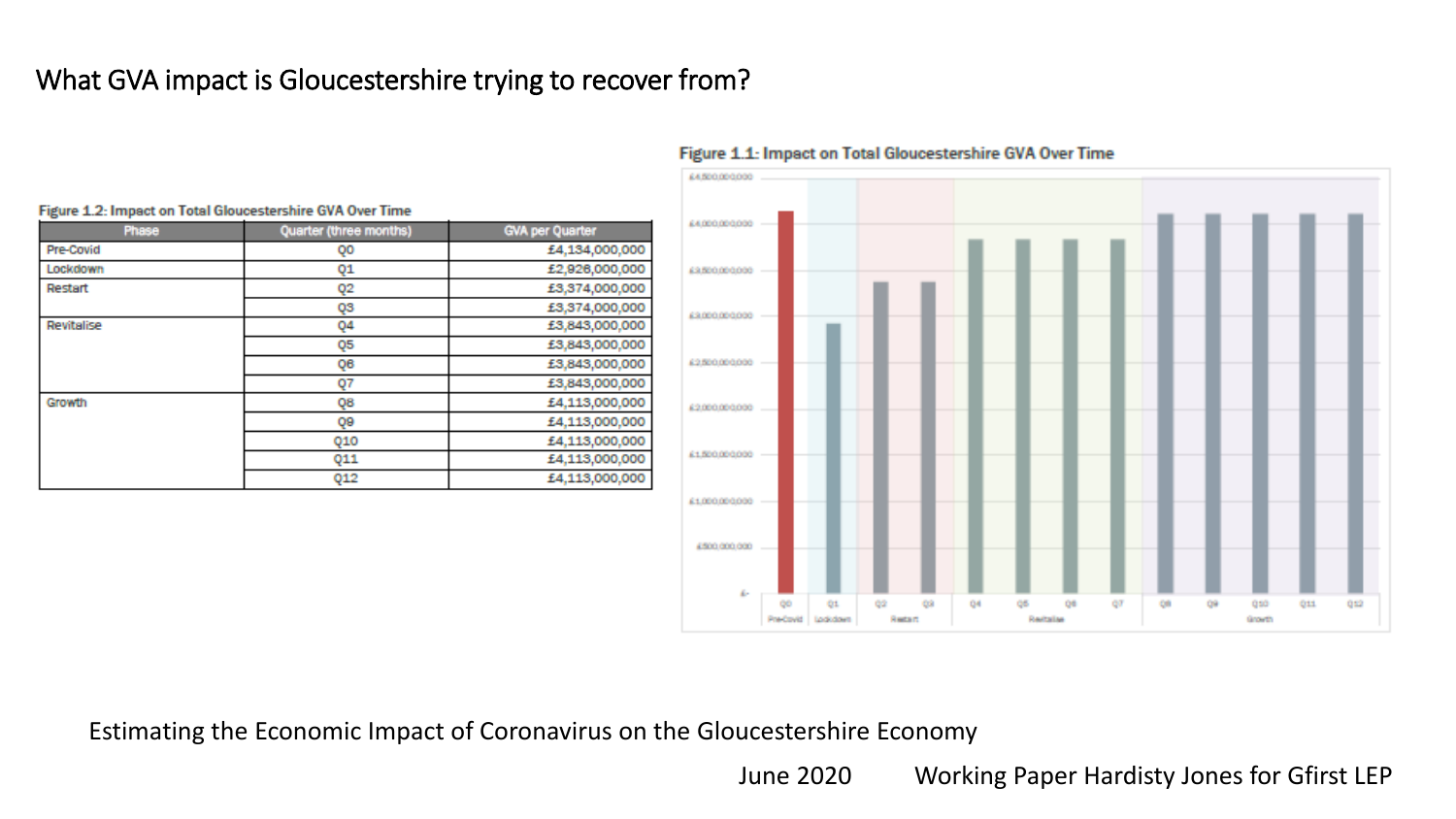# What redundancy impact is Gloucestershire trying to recover from?

| Phase      | Quarter        | <b>Employed</b> | Government<br>Supported | Redundant |
|------------|----------------|-----------------|-------------------------|-----------|
| Pre-Covid  | Q0             | 334,000         |                         |           |
| Lockdown   | Q1             | 233,000         | 95,000                  | 6,000     |
| Restart    | Q <sub>2</sub> | 280,000         | 44,000                  | 9,000     |
|            | QЗ             | 302,000         | ٠                       | 31,000    |
| Revitalise | Q4             | 306,000         |                         |           |
|            | Q <sub>5</sub> | 310,000         |                         |           |
|            | Q6             | 314,000         |                         |           |
|            | Q7             | 318,000         |                         |           |
| Growth     | Q8             | 322,000         |                         |           |
|            | 09             | 326,000         |                         |           |
|            | Q10            | 330,000         |                         |           |
|            | Q11            | 334,000         |                         |           |
|            | Q12            | 334,000         |                         |           |

Figure 2.2: Impact on Employment Over Time

Figure 2.1: Impact on Total Gloucestershire Employment Over Time



Estimating the Economic Impact of Coronavirus on the Gloucestershire Economy

June 2020 Working Paper Hardisty Jones for Gfirst LEP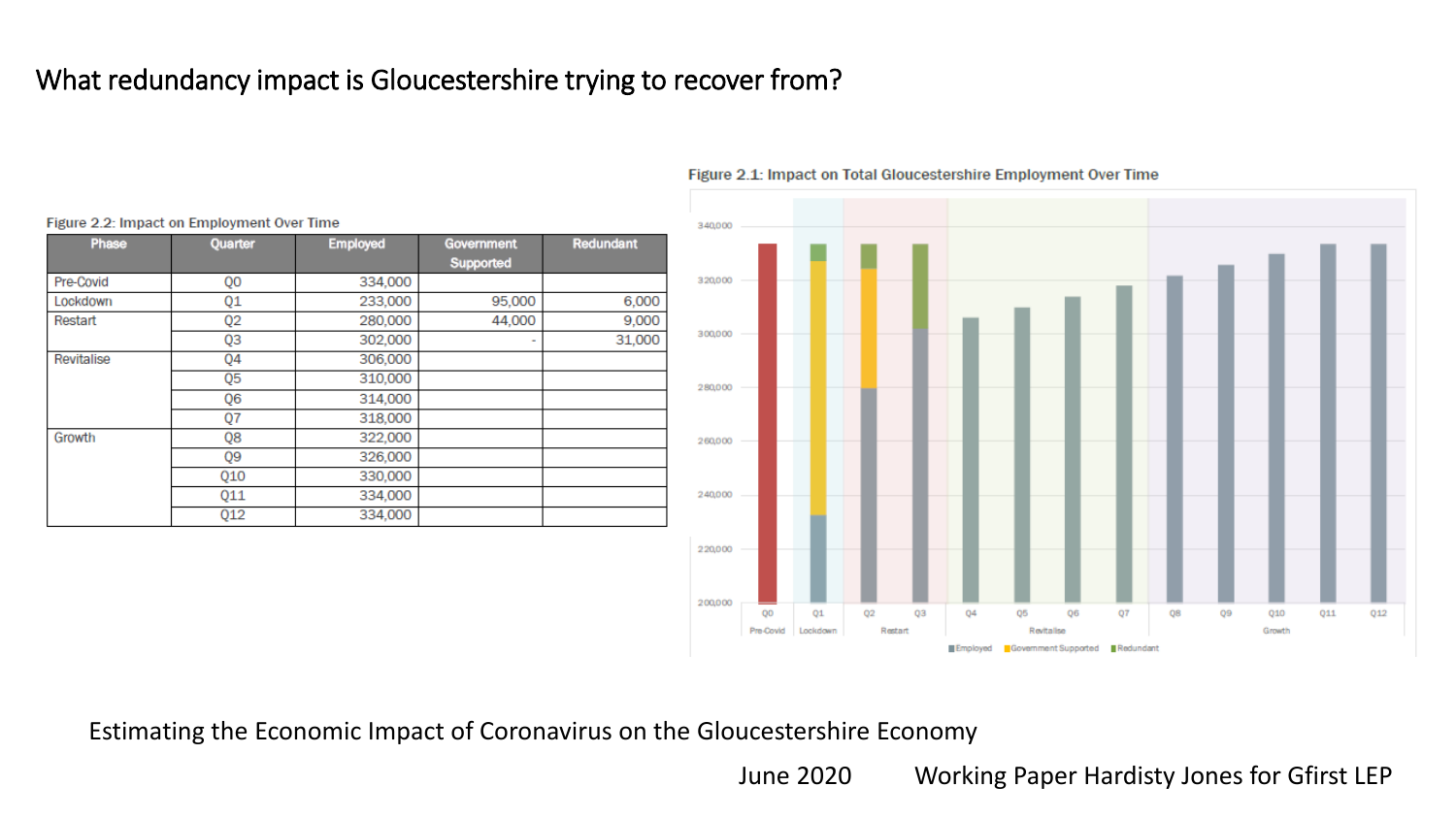# **Gfirst Business Impact Survey 26/05/20 – 01/06/20**

### Is COVID-19 affecting your business?

| Yes, negatively | жик |
|-----------------|-----|
| Yes, positively | 9%  |
| Not yet         | 2%  |
| No              | rv. |

#### Are you or any of your staff currently furloughed?

| Yes      |          |
|----------|----------|
| No       | an taona |
| Not sure |          |

#### What proportion of those currently on furlough do you envisage returning to their roles?

| 100%          | 45% |
|---------------|-----|
| More than 50% | 31% |
| Less than 50% | 71W |
| None:         | -1% |

### How do you see your staffing levels changing over the next 6 months in terms of FTE?

| <b>Increasing</b>  |  |
|--------------------|--|
| <b>Maintaining</b> |  |
| <b>Decreasing</b>  |  |

| Is your business currently fully operational? |            |
|-----------------------------------------------|------------|
| Yes                                           | 20%        |
| No                                            | <b>NOW</b> |

| When do you anticipate that your business will |     |
|------------------------------------------------|-----|
| return to some level of operational activity?  |     |
| Within the next 4 weeks                        | 4%  |
| Within the next 2 months                       | 11% |
| Within the next 3 months                       | 20% |
| Within the next 6 months                       | 47% |
| More than 6 months                             | 9%  |
| Uncertain that we will return at all           |     |

#### What are the three biggest risks your business is facing in the next 6 months? Loss of domestic clients 63% **Changing market trends** 32% Loss of seasonal trade 29% Impact on personal financial situation 27% **Managing cash flow** 25% Adapting workplace for social distancing for customers/clients 23% Loss of international dients 21% Payment of staff wages 16% Adapting workplace for social distancing for staff 13% Possible cessation of trading 13% Uncertainty around in-person events 13%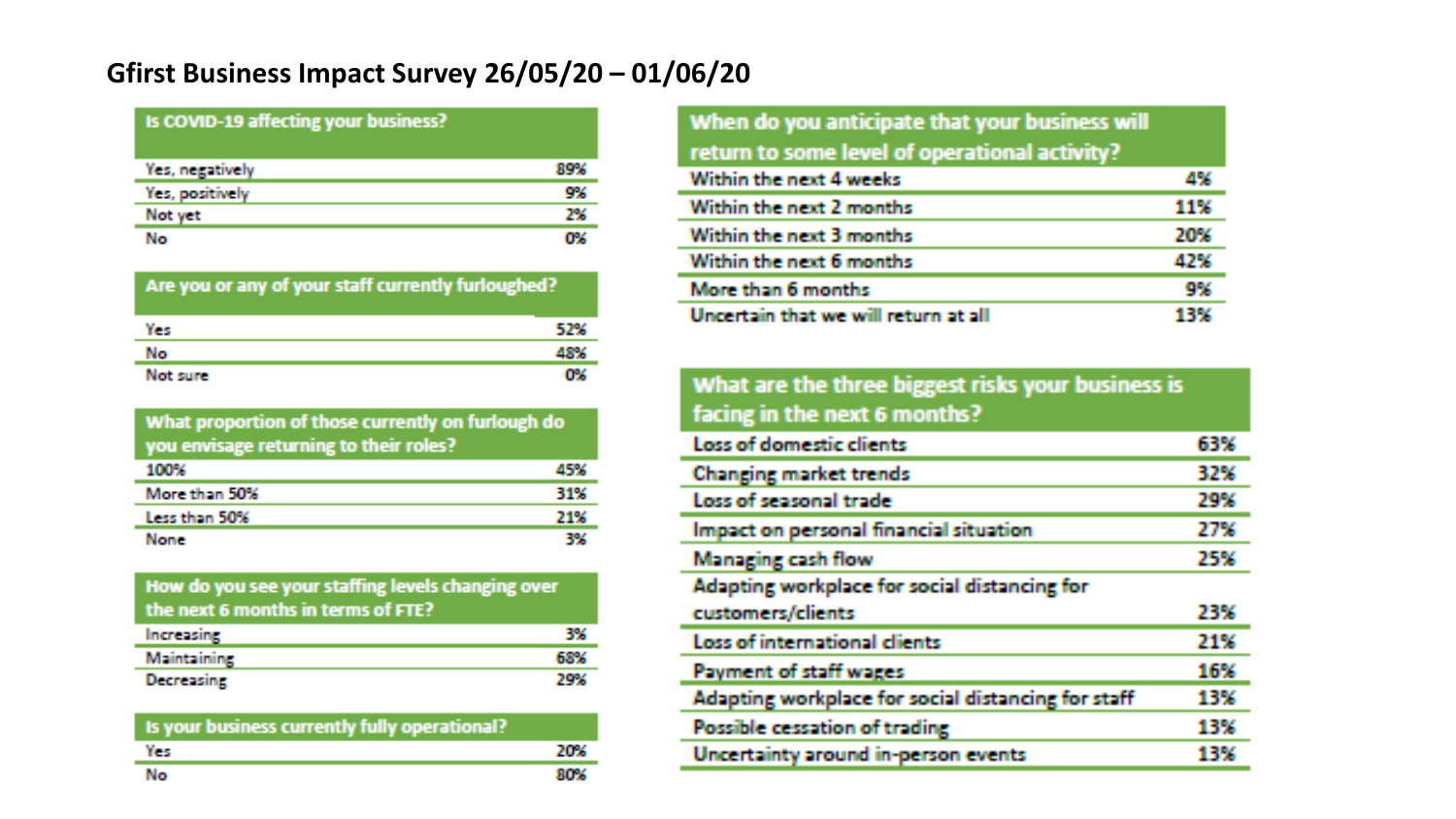# **Business Sector views**

# **Cyber**

- Growth sector; Work from home, online operations, security of teleconferencing, cyber risks
- **Employees and skill needs for Cyber Central <b>Agri, Food & Rural**

# **Energy**

- Potential Growth sector
- Gloucestershire strong on Carbon Agenda with innovative companies
- Alternative transportation methods
- Green power sources
- Energy efficient buildings

- Immediate impacts dairy, supply to catering and events, crop picking
- Not just COVID but weather extremes
- Struggling farmers diversified into Tourism capital investments now suffering

# **Construction & Infrastructure**

- Initial site closures now lifting
- Desire to build still exists and potential for more home building
- City regions and communities
- Green infrastructure & new transport solutions
- Change to use of Commercial sites
- Barriers to Development Planning rules, timescales and construction site restrictions, change of use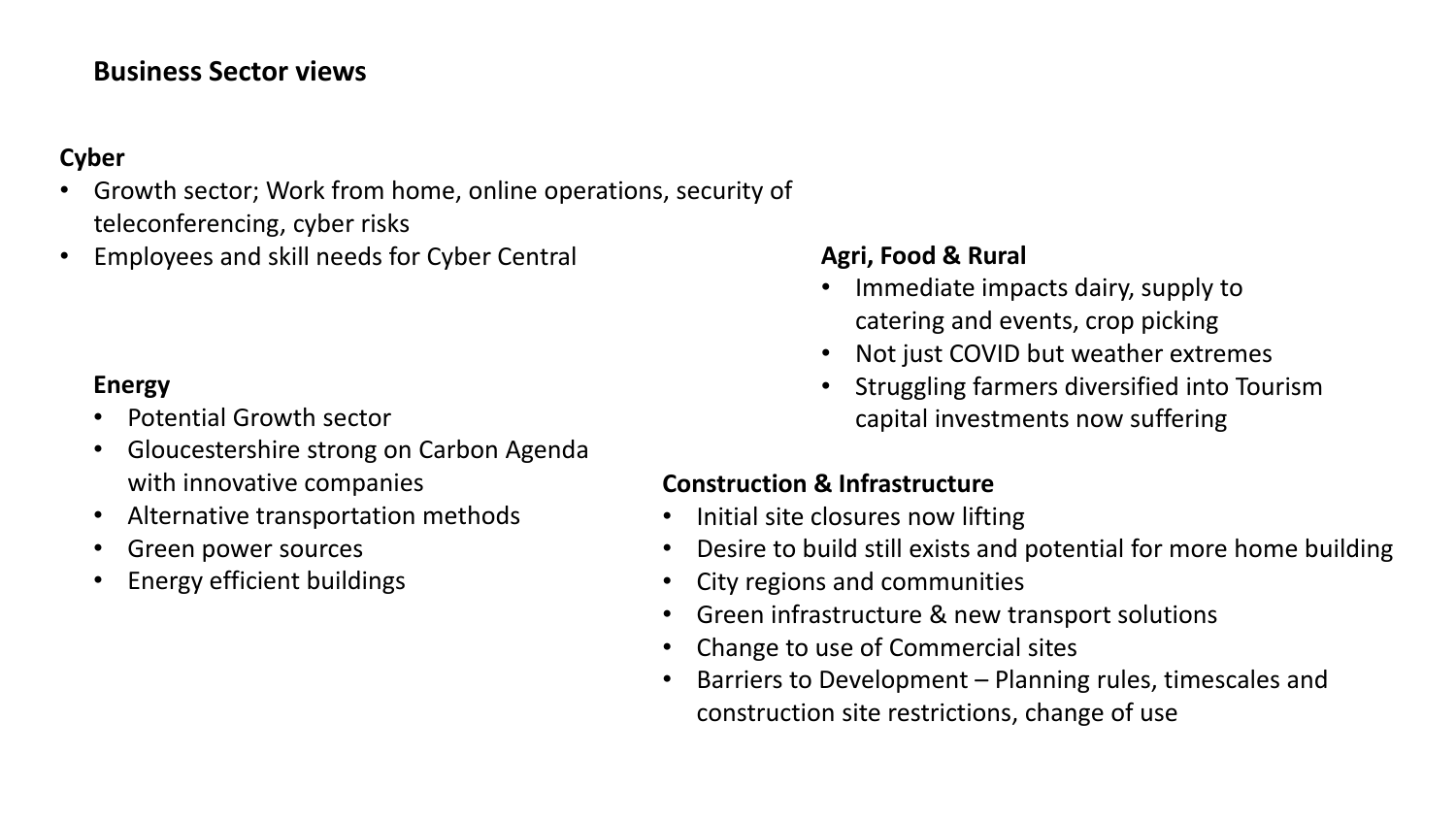# **Business Sector views**

### **AEM**

- Short term many continuing operations to fulfil existing contracts
- Severe impact longer term after those contracts end
- Existence of long-term contracts impacted by global economy
- 25% redundancies, defence contracts may partially mitigate
- Skills shortages in semi-skilled (welding, electrical components and highly experienced areas) might still exist

### **Visitor Economy and Tourism**

- Immediate and severe impact
- Poor visitor experiences will lead to negative press
- Cash flow, small businesses strained and no access to finance
- Less customers & reduced margins v same costs = closures and redundancies
- 4 July reopening is attracting enquiries, but may now be mid-July
- "Three winters of trading"

## **Retail & High Street**

- Immediate and severe impact
- Some stories of businesses pivoting to online success
- 15 June fears (unmanaged crowds) & ambitions (lower footfall with bigger basket sizes)
- Managing 2m in store difficult but but in shared space outside stores…
- Optimism over increased Localism